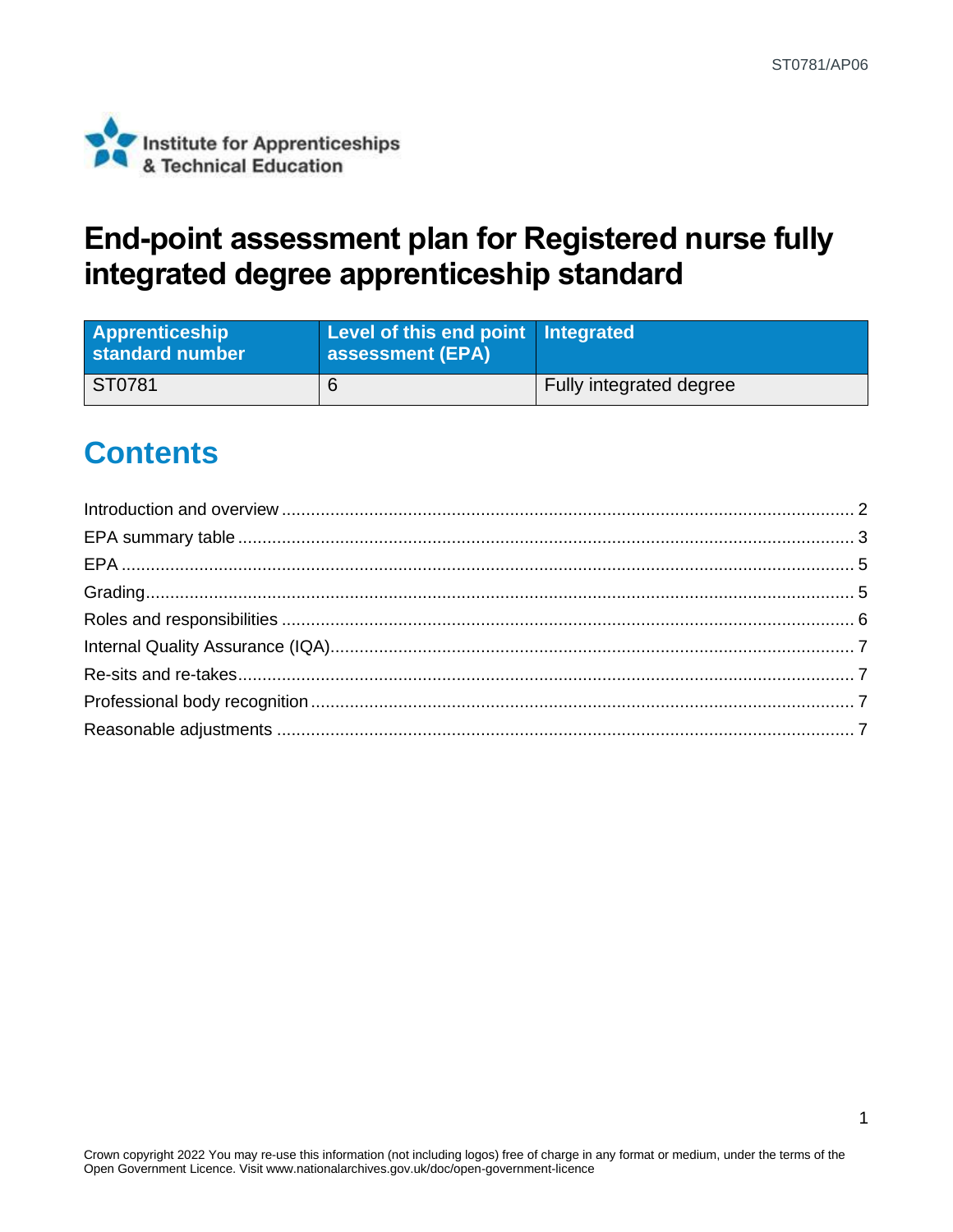### <span id="page-1-0"></span>**Introduction and overview**

Registered nurses are subject to statutory regulation by the Nursing and Midwifery Council (NMC). The NMC sets the standards of competence required for entry to the professional register and these are the occupational standards for Registered nurses. The NMC also has the statutory duty to set requirements of programmes necessary to support the achievement of the knowledge, skills and behaviours (KSBs) in the occupational standard. The apprenticeship standard and the delivery of the apprentices training must be aligned to all relevant NMC standards to ensure that apprentices are eligible for entry to the NMC register on completion. It is against the law for anyone to work as a Registered nurse without being registered with the NMC. The end-point Assessment (EPA) assesses whether apprentices have also passed the apprenticeship, and is based on the same professional knowledge, skills and behaviours as the occupational standard.

This document sets out the requirements for EPA for the Registered nurse fully integrated apprenticeship standard. It is for the end-point assessment organisations (EPAO), that must be an NMC Approved Education Institution (AEI), who need to know how EPA for this apprenticeship must operate. It will also be of interest to apprentices and their employers.

Apprentices will typically spend 48 months on-programme working towards the occupational standard.

The EPA period should only start, and the EPA be arranged, once the employer and NMC Approved Education Institution are satisfied that the apprentice is consistently working at or above the level set out in the occupational standard and all of the pre-requisite gateway requirements for EPA have been met. It is expected that the gateway will be reached on completion of the final qualification module and before the AEI's examination board.

Prior to commencement, apprentices will have their numeracy and literacy skills assessed by the NMC Approved Education Institution to ensure the apprentice has the necessary skills at a minimum of Level 2 to meet the requirements of the programme.

The EPA period is expected to last a maximum of 1 month beginning when the apprentice has passed the EPA gateway.

The EPA will determine the overall apprenticeship standard and grades of:

- fail
- pass

This apprenticeship has a fully integrated EPA. The EPA will use the assessment arrangements in use for other entry routes into this occupation and will be completed simultaneously, as outlined in this end-point assessment plan. Alignment of the integrated EPA is permitted because the following criteria are met:

- 1. Parliament has prescribed that the occupation (profession) must be regulated and a statutory regulator has undisputed control of access to the occupation.
- 2. The fully integrated EPA meets the requirements of an apprenticeship.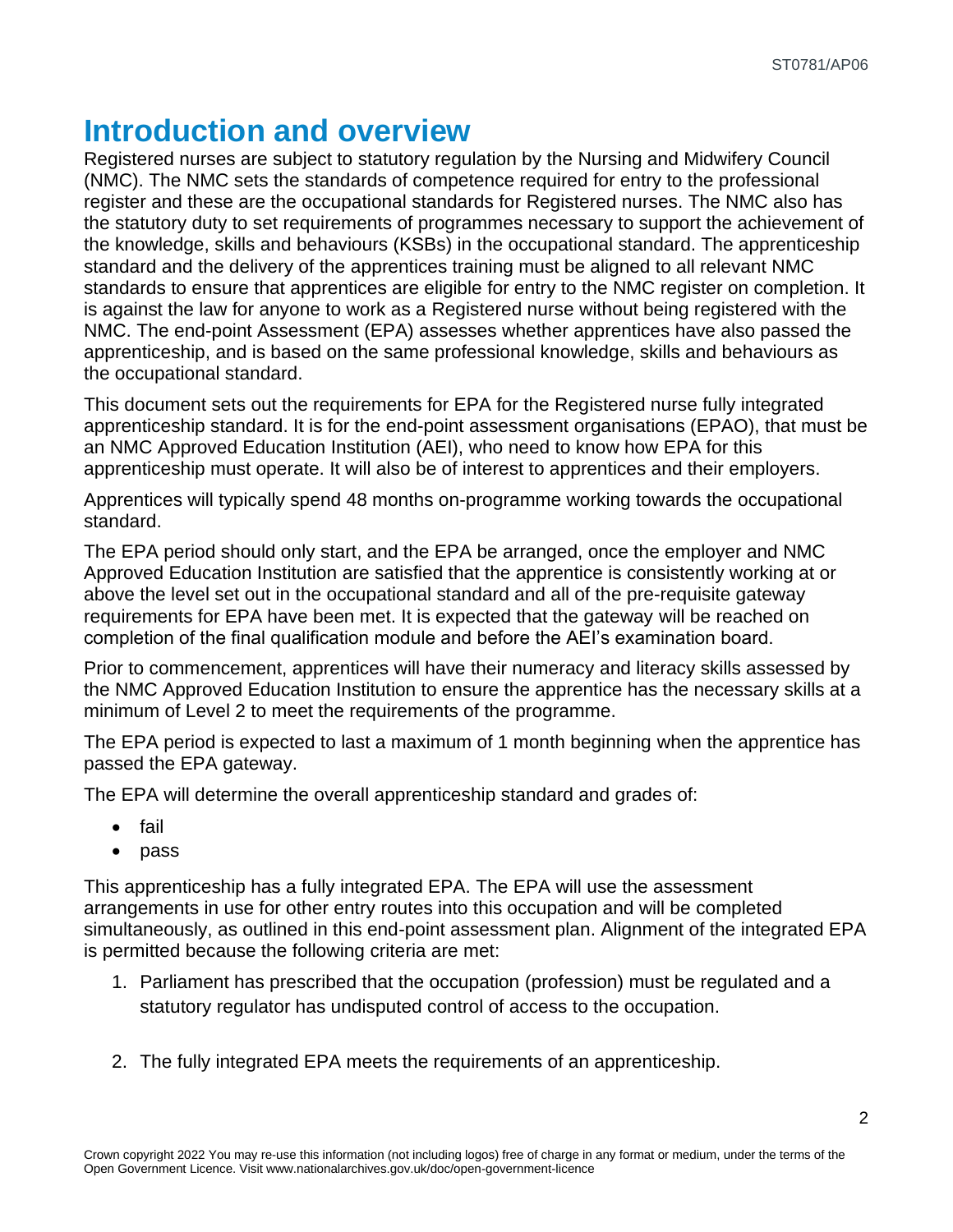# <span id="page-2-0"></span>**EPA summary table**

| <b>On-programme</b><br>(typically 48 months)                                      | Training to develop the occupation standards knowledge, skills<br>and behaviours (aligned to the NMC standards of proficency for<br>Registered nurses)                                                                                                                                                                                                                                                                                                                                                                                                                                                                                                                                                                   |  |
|-----------------------------------------------------------------------------------|--------------------------------------------------------------------------------------------------------------------------------------------------------------------------------------------------------------------------------------------------------------------------------------------------------------------------------------------------------------------------------------------------------------------------------------------------------------------------------------------------------------------------------------------------------------------------------------------------------------------------------------------------------------------------------------------------------------------------|--|
| <b>End-point assessment</b><br>gateway                                            | Apprentice has met the knowledge, skills and behaviours<br>Employer and NMC Approved Educational Institution (AEI)<br>are satisfied the apprentice has consistently demonstrated<br>they meet the KSBs of the occupational standard<br>Achieved English and mathematics at Level 2<br>Achieved all required modules, taking into account any<br>recognition of prior learning (RPL) of the following<br>approved qualification:<br>Degree in Nursing or L7 qualification approved by the<br>NMC where the apprentice already holds a Level 6<br>degree but before the training provider's examination<br>board<br>Practice Assessment Document (PAD) completed and<br>signed-off by their practice and academic assessor |  |
| <b>End-point assessment</b><br>(which would typically take<br>place with 1 month) | The EPA starts with the examination board and finishes when the<br>AEI makes the required declarations to the NMC. The apprentice<br>is not required to carry out any additional assessments<br>Consideration by the examination board and notice of the<br>decision of the examination board.                                                                                                                                                                                                                                                                                                                                                                                                                           |  |
| <b>Professional</b><br>recognition                                                | Registration with:<br><b>Nursing and Midwifery Council</b>                                                                                                                                                                                                                                                                                                                                                                                                                                                                                                                                                                                                                                                               |  |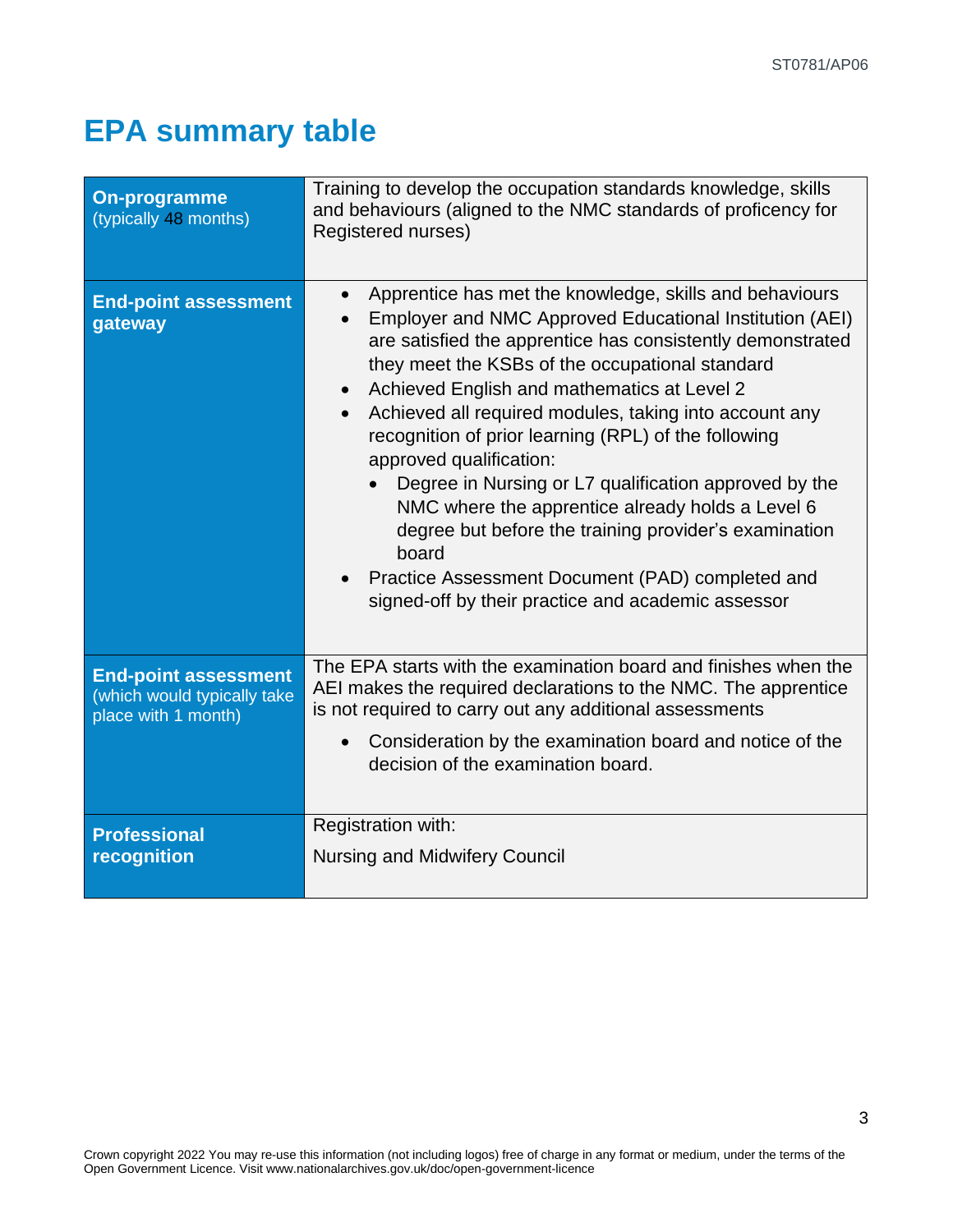#### **Gateway**

The EPA period should only start once the employer and the NMC Approved Education Institution are satisfied that the apprentice is consistently working at or above the level set out in the occupational standard.

The EPA starts with exam board and finishes when the AEI:

- uploads the apprentice's course and personal details to the NMC database
- sends the NMC a declaration of the apprentice's good health and character

The apprentice must have completed the following gateway requirements prior to beginning their EPA:

• Achieved English and mathematics at level 2.

For those with an education, health and care plan or a legacy statement the apprenticeships English and mathematics minimum requirement is Entry Level 3 and British Sign Language qualification are an alternative to English qualifications for whom this is their primary language.

Apprentices must complete all required modules, taking into account any recognised prior learning (RPL) of the following approved qualifications as mandated in the occupational standard:

> • Degree in Nursing or L7 qualification approved by the NMC (where the apprentice already holds a Level 6 degree)

The apprentice will also have successfully completed a Practice Assessment Document (PAD) and this will have been signed-off by their practice and academic assessor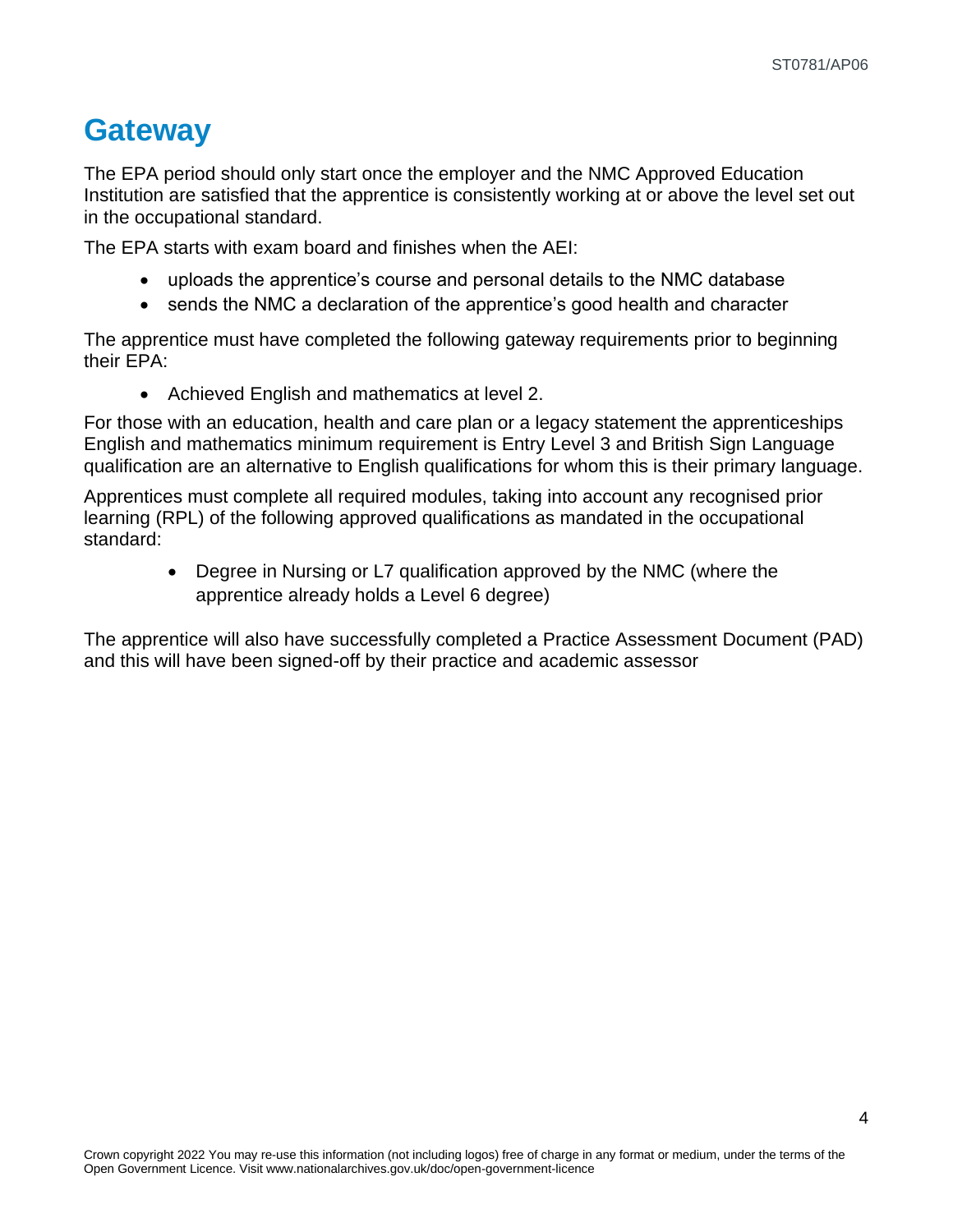#### <span id="page-4-0"></span>**EPA**

The EPA is:

#### **Examination board**

The examination board will be constituted in line with the NMC Approved Education Institution's academic assessment regulations and must have an external examiner present when considering achievement of the NMC approved qualification.

Independence of the EPA will be assured through:

- the examination board, which will include the external examiner, being responsible for the final decision on the award of the qualification that confirms the apprentice has met the education outcomes required for registration with the NMC.
- the end-point assessment organisation (NMC Approved Education Institution) will conduct the EPA.

# <span id="page-4-1"></span>**Grading**

| Name of grade | <b>Grade descriptor</b>                                                                                                                                     |
|---------------|-------------------------------------------------------------------------------------------------------------------------------------------------------------|
| Pass          | Has met the NMC standards of proficiency for Registered nurses<br>(2018) and the requirements for the declaration of good health and<br>character.          |
| Fail          | Does not meet the NMC standards of proficiency for Registered nurses<br>(2018) and/or the requirements for the declaration of good health and<br>character. |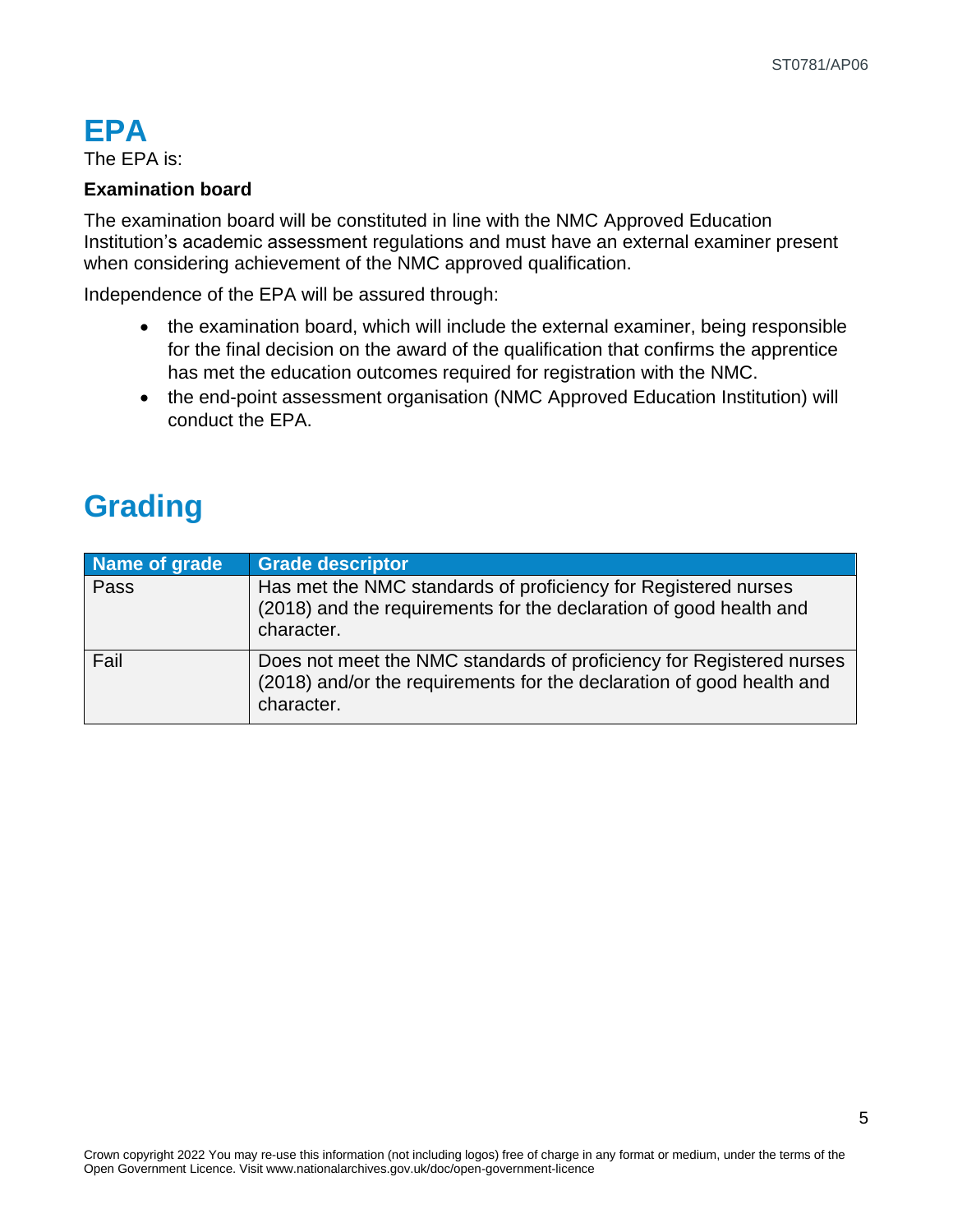# <span id="page-5-0"></span>**Roles and responsibilities**

| <b>Role</b>                                                | <b>Responsibility</b>                                                                                                                                                                                                                                                                                                                                                                                                                                                                                                                                                                                                                                                                                                                                                                                                                                                                                                                                                                                                                                                                                                                                                                                           |
|------------------------------------------------------------|-----------------------------------------------------------------------------------------------------------------------------------------------------------------------------------------------------------------------------------------------------------------------------------------------------------------------------------------------------------------------------------------------------------------------------------------------------------------------------------------------------------------------------------------------------------------------------------------------------------------------------------------------------------------------------------------------------------------------------------------------------------------------------------------------------------------------------------------------------------------------------------------------------------------------------------------------------------------------------------------------------------------------------------------------------------------------------------------------------------------------------------------------------------------------------------------------------------------|
| Apprentice                                                 | As a minimum, the apprentice should:<br>complete the constituent parts of the programme successfully<br>meet all apprenticeship gateway requirements<br>$\bullet$<br>understand the structure and requirements of the apprenticeship                                                                                                                                                                                                                                                                                                                                                                                                                                                                                                                                                                                                                                                                                                                                                                                                                                                                                                                                                                            |
| Employer                                                   | As a minimum, the employer should:<br>support the apprentice to achieve the KSBs outlined in the occupational<br>$\bullet$<br>standard<br>determine when the apprentice is working at or above the level of<br>occupational competence outlined in the occupational standard and<br>has met all apprenticeship gateway requirements, taking account of the<br>advice of the NMC Approved Education Institution                                                                                                                                                                                                                                                                                                                                                                                                                                                                                                                                                                                                                                                                                                                                                                                                  |
| The EPAO (NMC<br><b>Approved Education</b><br>Institution) | As a minimum the EPAO (NMC Approved Education Institution) should:<br>be an NMC Approved Education Institution for the Registered nurse<br>$\bullet$<br>apprenticeship<br>be on the Register of end point assessment organisations (RoEPAO)<br>$\bullet$<br>work with the employer to ensure that the apprentice is given<br>opportunities to develop the KSBs outlined in the occupational standard<br>and monitor their progress during the on-programme period<br>confirm to the employer that gateway requirements have been met<br>$\bullet$<br>appoint an external examiner<br>use appropriate recording documentation to ensure a clear and<br>auditable mechanism for recording the decision of the examination<br>board<br>maintain robust internal quality assurance (IQA) procedures and<br>processes, and conduct these on a regular basis<br>submit required documentation to the NMC conform to the requirements<br>of the nominated external quality assurance body<br>conduct standardisation events and activities in accordance with NMC<br>and external quality assurance (EQA) provider's requirements<br>have, and operate, an appeals process<br>arrange for apprenticeship certification |
| External examiner/<br>Independent<br>Assessor              | There will be one individual with the following responsibilities:<br>1. External Examiner in line with QAA Guidance on External<br>Examiners/ Expertise for HE programmes<br>2. Independent Assessor who as a minimum should:<br>understand the occupational standard and end-point assessment<br>plan<br>be a Registered nurse                                                                                                                                                                                                                                                                                                                                                                                                                                                                                                                                                                                                                                                                                                                                                                                                                                                                                 |